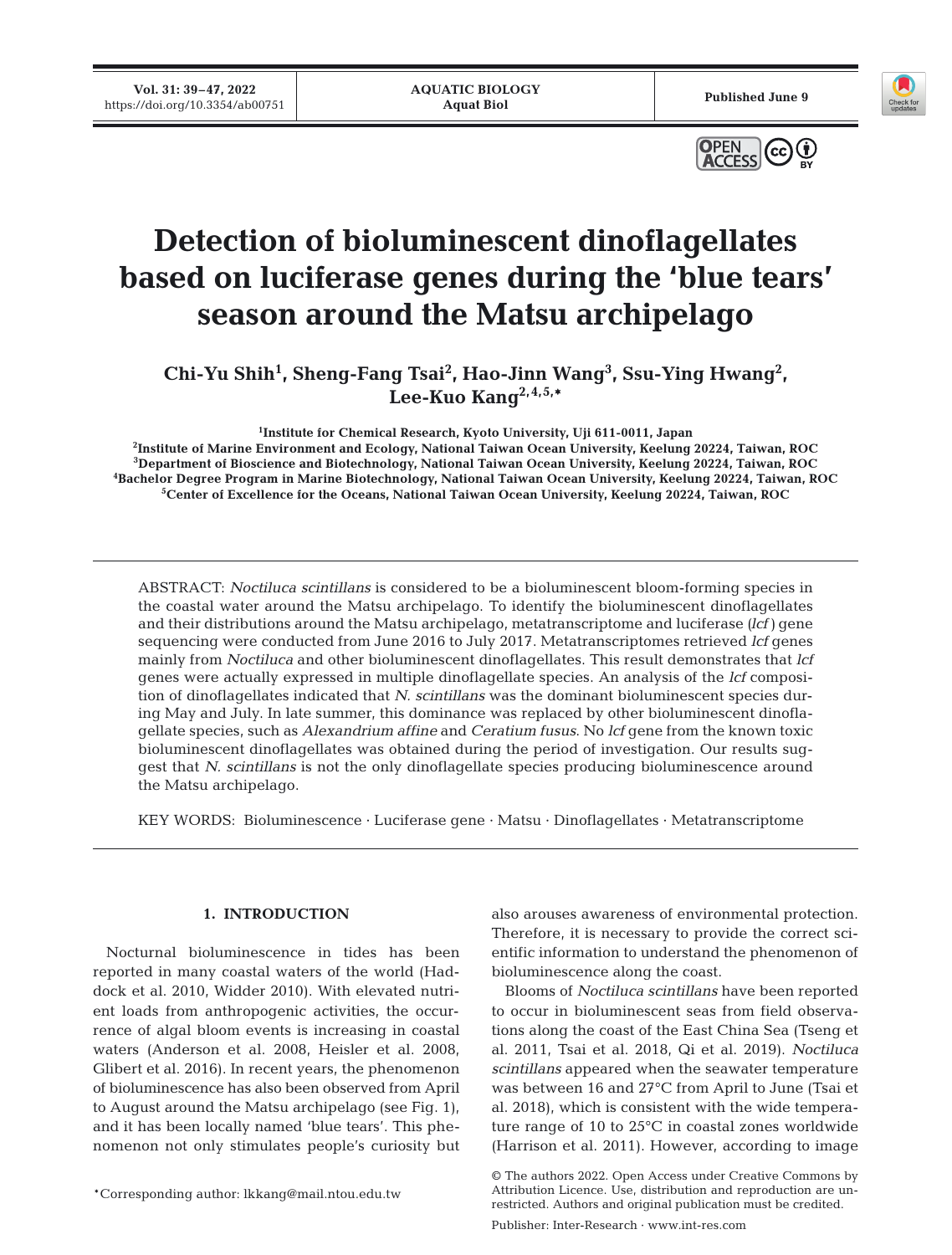inspection and spectral analysis through satellite remote sensing, blooms of *N. scintillans* have also been reported in August and September when the water temperature rose above 28°C in the East China Sea (Qi et al. 2019). Blue bioluminescence at night has often been reported after July, although it has not been determined whether bioluminescence is from *N. scintillans* or from other dinoflagellate species. However, bioluminescence has been considered a warning signal if it occurs in relation to toxic dinoflagellates (Le Tortorec et al. 2014). For example, *Protoceratium reticulatum*, *Gonyaulax spinifera* and *Lingulodinium polyedrum* have been confirmed to produce yessotoxins, which are responsible for diarrhetic shellfish poisoning (Paz et al. 2008, Howard et al. 2009, Cusick & Widder 2014). *Alexandrium ostenfeldii, A. tamarense* and *Pyrodinium bahamense* are known as saxitoxin producers that cause paralytic shellfish poisoning (Gribble et al. 2005, Landsberg et al. 2006, Hakanen et al. 2012, Le Tortorec et al. 2014, Zou et al. 2014).The presence of toxic bioluminescent dinoflagellates during the 'blue tears' season has yet to be confirmed. Therefore, regular investigations of the distribution of bioluminescent dinoflagellates would provide fundamental information to explain the source of bioluminescence along the coast.

In coastal waters, dinoflagellates are the most ubiquitous and abundant protists that exhibit bioluminescence (Haddock et al. 2010, Widder 2010). The generation of bioluminescent light in dinoflagellates, including key genes coding for the enzyme luciferase *(lcf)* and luciferase binding protein *(lbp)*, is well characterized (Li et al. 1997, Li & Hastings 1998, Liu et al. 2004, Fajardo et al. 2020). The most primitive *lcf* gene has been reported in *N. scintillans*, which possesses only one catalytic domain of *lcf* and *lbp* in a single gene (Liu & Hastings 2007). In other dinoflagellate species, 3 repeated catalytic domains of the *lcf* gene and a separate *lbp* gene have been found (Li et al. 1997, Li & Hastings 1998, Liu et al. 2004, Fajardo et al. 2020). As dinoflagellate strains of normally bioluminescent species always contain the *lcf* gene, this gene has been proposed as a power ful tool for identifying bioluminescent species (Valiadi et al. 2012). Detection of the *lcf* gene has been applied as a promising tool for investigating the distribution of bioluminescent dinoflagellates (Valiadi et al. 2014, Cusick et al. 2016, Le Tortorec et al. 2016).

Therefore, the aims of this study were to evaluate whether the 'blue tears' phenomenon is caused by *N. scintillans* alone or with other dinoflagellates, and whether there are toxic bioluminescent dinoflagellates in the natural assemblages around the Matsu

archipelago. Metatranscriptomes were performed to broadly explore the expression of *lcf* genes from natural assemblages. Sequencing of *lcf* genes was conducted to detect the temporal and spatial distributions of bioluminescent dinoflagellate species around the Matsu archipelago.

# **2. MATERIALS AND METHODS**

### **2.1. Sample collection**

Six sampling cruises in the coastal waters around Nangan Island were conducted in 2016−2017. The sampling stations were in the vicinity of Nangan Island (Fig. 1). Seawater and plankton sampling were performed from a boat during the daytime, and not all stations were visited depending on sea conditions. The seawater temperature and salinity were measured with a thermometer and a salinometer (HI98194, Hanna). The surface seawater samples were collected using a clean plastic bucket and transported to the laboratory for chlorophyll *a* (chl *a*) analysis. Chl *a* concentrations were measured using a Turner Designs Fluorimeter (10AU-005) using nonacidification extraction (Gong et al. 2000). Plankton samples for the metatranscriptome were collected using a 20 μm mesh plankton net with a 0.5 m mouth diameter. The plankton net was towed in surface water for 10 min. The collected samples were stored in a lightproof icebox and transported to the laboratory immediately. In the laboratory, plankton samples were sequentially filtered through 200 μm and 20 μm mesh screens, and then plankton collected from both screens were preserved separately with RLT buffer (Qiagen). Plankton samples for mixed community DNA isolation were collected using a 20 μm mesh plankton net with a 0.2 m mouth diameter. At each station, the net was towed in surface water for 10 min. The collected samples were fixed in 95% ethanol.

# **2.2. Total RNA isolation and metatranscriptome sequencing**

High-throughput sequencing was performed to obtain metatranscriptomes from Stns M4 and M7 in June 2015 and Stns M7 and M8 in July 2015. The plankton samples preserved with RLT buffer were disrupted by supersonic disruption (VCX600, Sonics & Materials). Total RNA was isolated using an RNeasy Plant Mini Kit (Qiagen) according to the manufacturer's instructions. To remove the residual genomic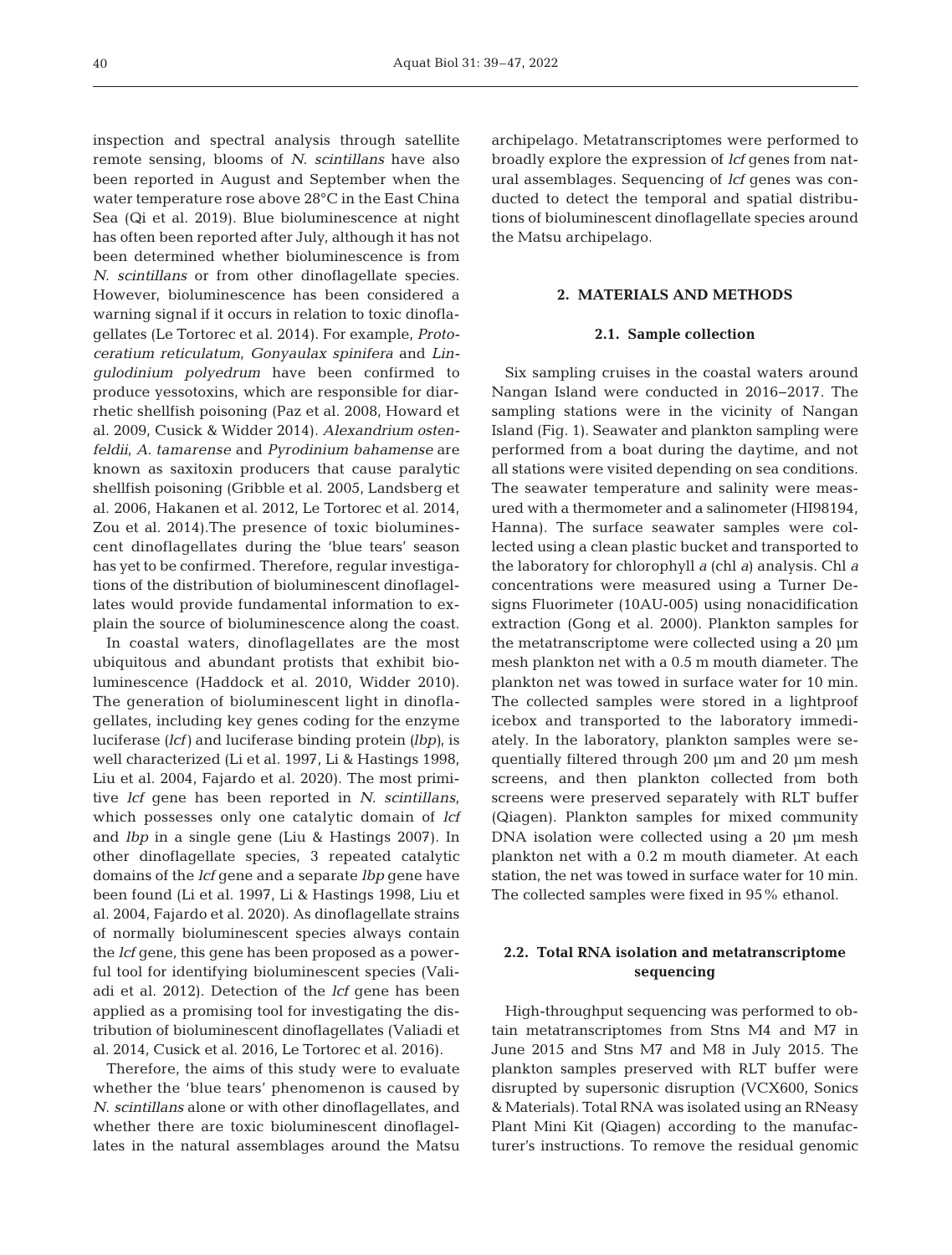

Fig. 1. (A) The location of Nangan island in the southern East China Sea. (B) Details of the sampling stations around Nangan Island

DNA, on-column digestion for 30 min with RNasefree DNaseI (Qiagen) was performed. The concentration of isolated RNA was determined by using a spectrophotometer (ND-1000, NanoDrop Technologies). An aliquot of 5 μg total RNA was taken from each sample, and mRNA was purified using oligo (dT) polyA selection. The eluted mRNA was fragmented and reverse-transcribed into cDNA. After secondstrand cDNA synthesis, specific adapters were ligated to both ends, and these cDNA fragments were ready for bridge PCR amplification (Illumina). Transcriptome sequencing was performed by the NGS Core Lab (Academia Sinica, Taipei, Taiwan) using an Illumina MiSeq system. Raw sequence data have been deposited in the NCBI Sequence Read Archive under accession number PRJNA750338.

# **2.3. Genomic DNA extraction and**  *lcf* **gene sequencing**

Genomic DNA was extracted according to a modified phenol-chloroform method with cetyltrimethylammonium bromide (Clark 1992). Ethanol-fixed samples were transferred to Tris-EDTA (TE) buffer before DNA extraction. The concentration of extracted DNA was determined using a NanoDrop spectrophotometer (ND-1000). In addition, partial ethanol-fixed samples were used for single-cell PCR following a previously published method (Kang et al. 2011). Dinoflagellate cells were isolated using an inverted microscope (IX51, Olympus) equipped with a microinjector (IM-9B, Narishige). Single-cell DNA was extracted following the enzymatic DNA extraction method (Ki et al. 2004). To amplify the catalytic domains of the *lcf* gene, nested PCR was developed. In the first round of amplification, a newly designed primer pair DNlcfF3 (5'-CCN TGY GGC CCN CTN CCN TGG CC-3')/DNlcfR4 (5'-CCN GAC TCC ATC TCC CAR AAR AAN CC-3') based on the alignment of known dinoflagellate *lcf* catalytic domain sequences from Gen-Bank was used to generate a predicted 395 bp amplicon. In the second round of amplification, universal primers DinolcfF4 (5'-CGG CTA CGT GCC CAA RAC NAA YCC-3') and DinolcfR2 (5'- CAC CAG GGG CTC GTA RAA RTA RTG-3') were used according to the protocol described by Valiadi et al.

(2012), and a predicted 270 bp amplicon was amplified. The PCR products were purified from agarose gels and then cloned into pGEMT vectors (Promega). The plasmids were transformed into competent cells of *Escherichia coli* (DH5α) by the heat shock method. To screen the positive clones, more than 25 randomly chosen white colonies were checked by colony PCR with primers DinolcfF4 and DinolcfR2. Finally, the positive plasmidial DNA was purified, and Sanger sequencing of the cloned DNA fragments was performed by Genomics (Taipei, Taiwan).

#### **2.4. Sequence analysis and taxonomic assignation**

For each sample, approximately 20 clones were sequenced. The obtained sequences were trimmed to remove sequences of vector and primers and checked using the BLASTn tool of the NCBI (http:// blast.ncbi.nlm.gov/Blast.cgi). For a more reliable taxonomic assignment of these *lcf* fragments, a reference database including the long *lcf* sequences that can be split into the 3 catalytic domains was collected from GenBank and the MMETSP database. Alignments were performed using ClustalW. The phylogenetic tree was constructed using the maximum likelihood method bootstrapped at 100 replications using MEGA 7.0 software (www.megasoftware.net/). According to the phylogenetic analysis, sequences grouped under the same supported clade and sharing over 95% identity were combined as an opera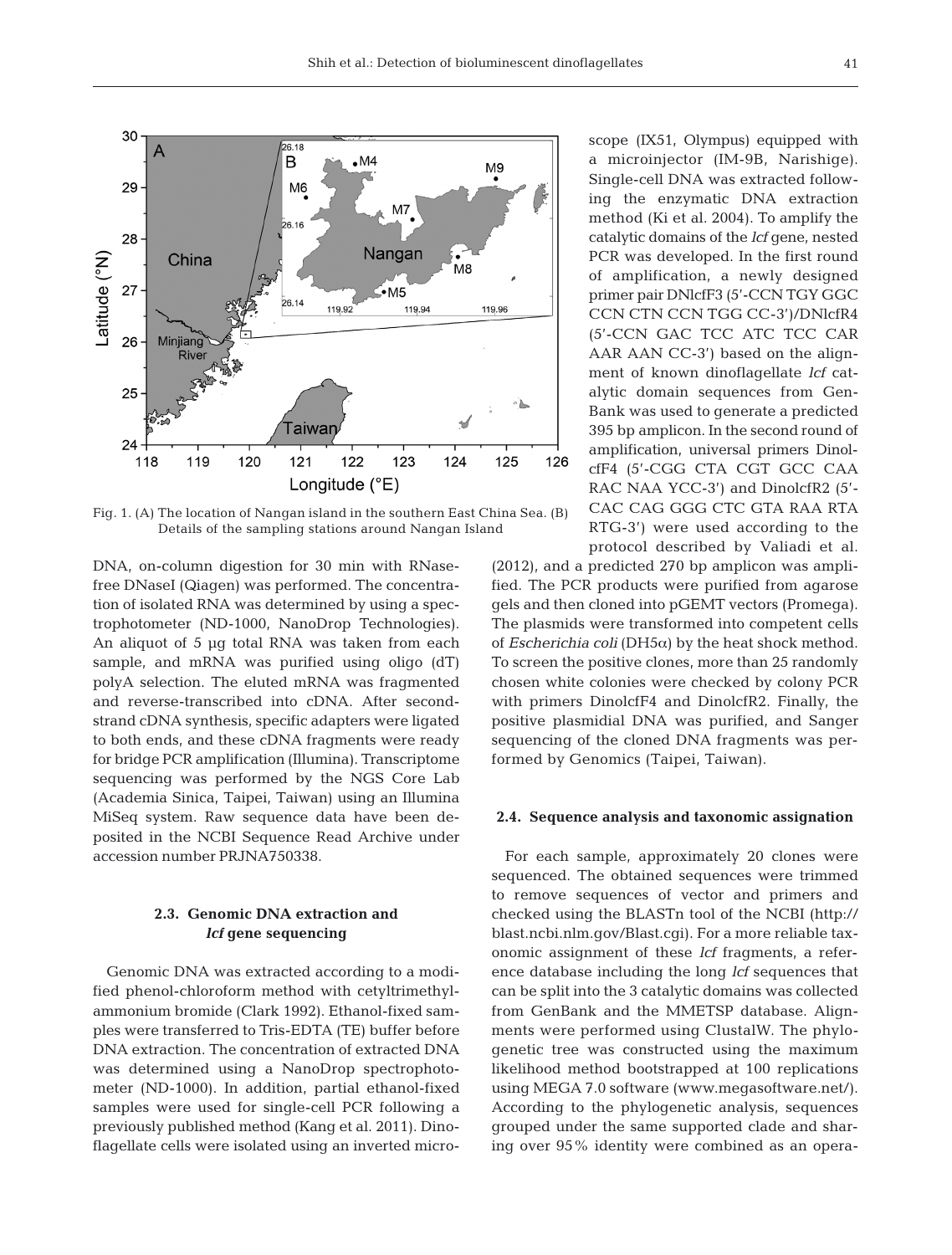tional taxonomic unit (OTU), and the most conserved sequence within the same clade was chosen as the representative sequence. The representative se quences were deposited in GenBank under accession numbers MZ645793−MZ645833.

#### **2.5. Statistical analyses**

A spatio-temporal clustering analysis of *lcf* compositions around Matsu Island was performed using the PRIMER 7 program (Clarke & Gorley 2015). The Bray-Curtis similarity matrices were computed using the OTU proportional abundances from each station. A square-root transformation was applied to the OTU proportional abundances before construction of the similarity matrices. A hierarchical cluster analysis was performed using the group average linkage method, and the significance of the cluster groups was de termined using the similarity profile test (SIMPROF, p < 0.05) (Clarke et al. 2008).

## **3. RESULTS**

## **3.1. Hydrographic conditions around Nangan Island**

In this study, field samples were collected during 6 cruises from June 2016 to July 2017 (Table 1). Higher surface water temperatures of 29.5 to 29.9°C were observed in August 2016. Lower salinities ranging from 25.4 to 29.3 psu in May were a result of high discharge from the Minjiang River (Fig. 1) during the monsoon season (Yu & Chen 2012). The surface water chl *a* concentrations varied between 0.87 and 5.81 mg m−3 during the investigation period.

## **3.2. Metatranscriptomes for the expression of**  *lcf* **genes**

To investigate the bioluminescent dinoflagellates through the expression of *lcf* genes in metatranscriptomes, MiSeq sequencing was performed using field samples collected in June and July 2016. Eight transcriptomes were constructed, and the sequencing depth of each metatranscriptome ranged from 3.0 to 3.6 million raw reads (Table 2). Using BLAST with known dinoflagellate *lcf* genes from GenBank, a total of 8636 reads were assigned to dinoflagellates. *Alexandrium*, *Protoceratium*, *Pyrocystis* and *Nocti luca* were the common genera found in each metatranscriptome. *Noctiluca* was the genus with the most abundant reads. Assembling all of the *Noctiluca* reads, nearly the full *lcf* gene, including the complete *lbp* sequence, was obtained (MZ645834). These results indicated that not only *Noctiluca* but also other bioluminescent dinoflagellates existed around the Matsu archipelago. As most of these genera could be detected by universal *lcf* primers (Vali adi et al. 2012), these primers were used for routine investigation of the potential bioluminescent dinoflagellates around the Matsu archipelago.

### **3.3. Dinoflagellate** *lcf* **genes**

Universal *lcf* primers targeting the conserved region of the luciferase catalytic domains were used to amplify an approximately 270-bp fragment. Approximately 20 *lcf* clones were sequenced from each of the 25 samples, resulting in a total of 400 clones with confirmed sequences. To distinguish the 3 catalytic domains, the bioluminescent dinoflagellate species with long *lcf* sequences, which can be divided into 3 separate domains (D1, D2 and D3), were aligned in our reference database (Fig. 2). In addition, 2 assembled *lcf* contigs from *Ceratium fusus*, a wellknown bioluminescent species (Sullivan & Swift 1994, Swift et al. 1995), were also included from the MMETSP transcriptomes (Keeling et al. 2014). As the *N. scintillans lcf* gene contains only one catalytic domain and has been considered the most primitive luciferase among the sequenced dinoflagellate *lcf* genes (Widder 2010), its sequence was used as an outgroup in the phylogenetic analysis. All 3 catalytic do-

Table 1. Surface water characteristics among the sampling stations in Matsu during 2016−2017. −: water samples for temperature and salinity measurements were not taken

|                           | Jun 2016.     | Jul 2016      | Aug 2016      | Sep 2016      | May 2017      | Jul 2017      |
|---------------------------|---------------|---------------|---------------|---------------|---------------|---------------|
| Temperature $(^{\circ}C)$ | $25.6 - 26.1$ | $26.6 - 27.9$ | $29.5 - 29.9$ | $27.0 - 27.2$ | —             | $27.0 - 28.2$ |
| Salinity (psu)            | $25.4 - 29.3$ | $31.8 - 32.4$ | $31.7 - 32.5$ | $28.8 - 30.0$ | —             | $31.3 - 32.8$ |
| Chl a $(mq m^{-3})$       | $1.55 - 3.57$ | $1.03 - 3.11$ | $1.09 - 3.03$ | $0.87 - 1.37$ | $1.35 - 2.47$ | $0.90 - 5.81$ |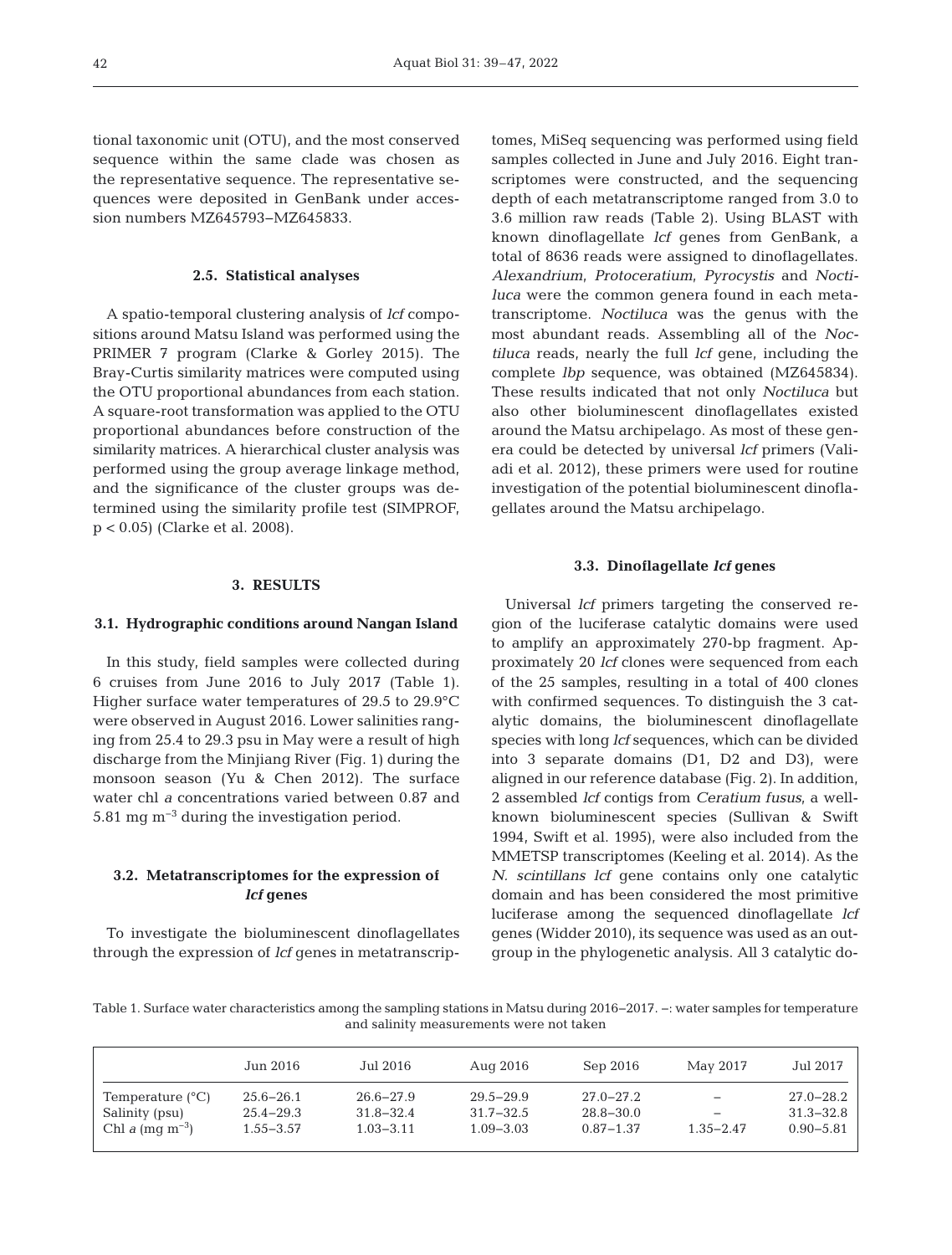|                             |          | June 2016                |                |                  | <b>July 2016</b> |               |               |                  |
|-----------------------------|----------|--------------------------|----------------|------------------|------------------|---------------|---------------|------------------|
| Station:                    | M7       | M7                       | M <sub>4</sub> | M <sub>4</sub>   | M7               | M7            | M8            | M8               |
| Size fraction: $>200 \mu m$ |          | $20 - 200$ um $> 200$ um |                | $20 - 200 \mu m$ | $>200 \mu m$     | $20 - 200$ um | $>200 \mu m$  | $20 - 200 \mu m$ |
| Total reads: 3285932        |          | 3058911                  | 3451414        | 3 197 5 10       | 3340330          | 3595148       | 3 2 3 2 4 8 1 | 3665125          |
| <b>Order Noctilucales</b>   |          |                          |                |                  |                  |               |               |                  |
| Noctiluca                   | 88       | 9                        | 179            | 29               | 2284             | 1339          | 1305          | 2966             |
| Order Gonyaulacales         |          |                          |                |                  |                  |               |               |                  |
| Pyrocystis                  | 10       | 10                       | 12             | 66               | $\overline{2}$   | 5             | 5             |                  |
| Ceratocorys                 | $\Omega$ | 0                        |                | $\Omega$         | 0                |               |               |                  |
| Pyrodinium                  | 2        | 2                        |                | 20               | 0                |               | 3             |                  |
| Alexandrium                 | 3        | 17                       | 11             | 62               | 3                | Ć.            | 22            | 10               |
| Protoceratium               |          | 8                        | 8              | 23               | 2                | 9             | 23            | 14               |
| Lingulodinium               |          |                          |                |                  |                  |               | 0             |                  |
| Gonyaulax                   |          |                          |                | 2                | 0                |               | 2             |                  |
| Ceratium                    |          |                          |                | 2                | 26               | 25            |               |                  |
| Fragilidium                 | $\theta$ | $\Omega$                 | 0              |                  | $\Omega$         |               | 0             |                  |
| Order Peridiniales          |          |                          |                |                  |                  |               |               |                  |
| Protoperidinium             | $\theta$ | $\Omega$                 | $\Omega$       | 2                | $\Omega$         |               | 3             |                  |

Table 2. Read counts of the luciferase gene from 8 metatranscriptomes

mains of *L. polyedra* were grouped under the same clade (Fig. 2). However, sequences of each catalytic domain from *Pyrocystis* species tended to group in individual clusters of D1, D2 and D3 with bootstrap support. Similarly, *Alexandrium*/*Protoceratium* tended to form 3 individual catalytic domain clusters with bootstrap support. Interestingly, the *lcf* catalytic domains of D1 and D2 in *C. fusus* were also clustered with *Alexandrium*/*Protoceratium* D1 and D2, respectively, but D3 of *C. fusus* formed an independent clade (Fig. 2). *Lcf* genes from field samples were aligned with the reference dataset, and sequences sharing more than 95% identity were combined as an OTU with the most conserved sequence as a representative. A total of 41 unique OTUs was obtained. The OTU numbers were assigned according to the order of total read abundance, where MZlcfOTU01 had the most reads. Overall, the most abundant OTU was affiliated with *N. scintillans*.

# **3.4. Temporal and spatial distribution of dinoflagellate** *lcf* **genes**

The hierarchical cluster analysis of dinoflagellate *lcf* compositions within the stations during 5 cruises generated 4 significant groups (SIMPROF, p < 0.05; Fig. 3A). Most samples from the same cruise were grouped together, indicating that there was no obvious spatial distribution around Nangan Island. Comparing the composition of total *lcf* clones from each cruise, higher proportions of *Noctiluca* (MZlcfOTU01) and *Protoceratium* (MZlcfOTU02) clones were found in July 2016 (Fig. 3, Group B). Then, the proportion of *Noctiluca* clones decreased dramatically and was replaced by the other dinoflagellate species in August and September 2016 (Fig. 3, Groups C and D). In May and July of the next year, *Noctiluca* dominated as the major component, consistent with the observation of a higher cell abundance of *Noctiluca* from April to July around the Matsu archipelago (Tsai et al. 2018).

## **4. DISCUSSION**

Metatranscriptomic approaches are promising techniques for characterizing the functions of ocean microbial communities (Gilbert et al. 2008, Gifford et al. 2011, Helbling et al. 2012, Aguiar-Pulido et al. 2016, Salazar et al. 2019). In the present study, our results demonstrated the expression of *lcf* genes from various bioluminescent dinoflagellates around the Matsu archipelago. With sufficient sequencing depth, identifying all of the bioluminescent dinoflagellates in the collected samples is possible. However, during the analysis, due to the limited number of known species, we might underestimate the species that have not been established in the database. On the other hand, although a large number of short gene transcripts were generated by next-generation sequencing, chimeras could be generated during the assembly of the sequence from the metatranscriptome, especially the highly conserved regions of *lcf*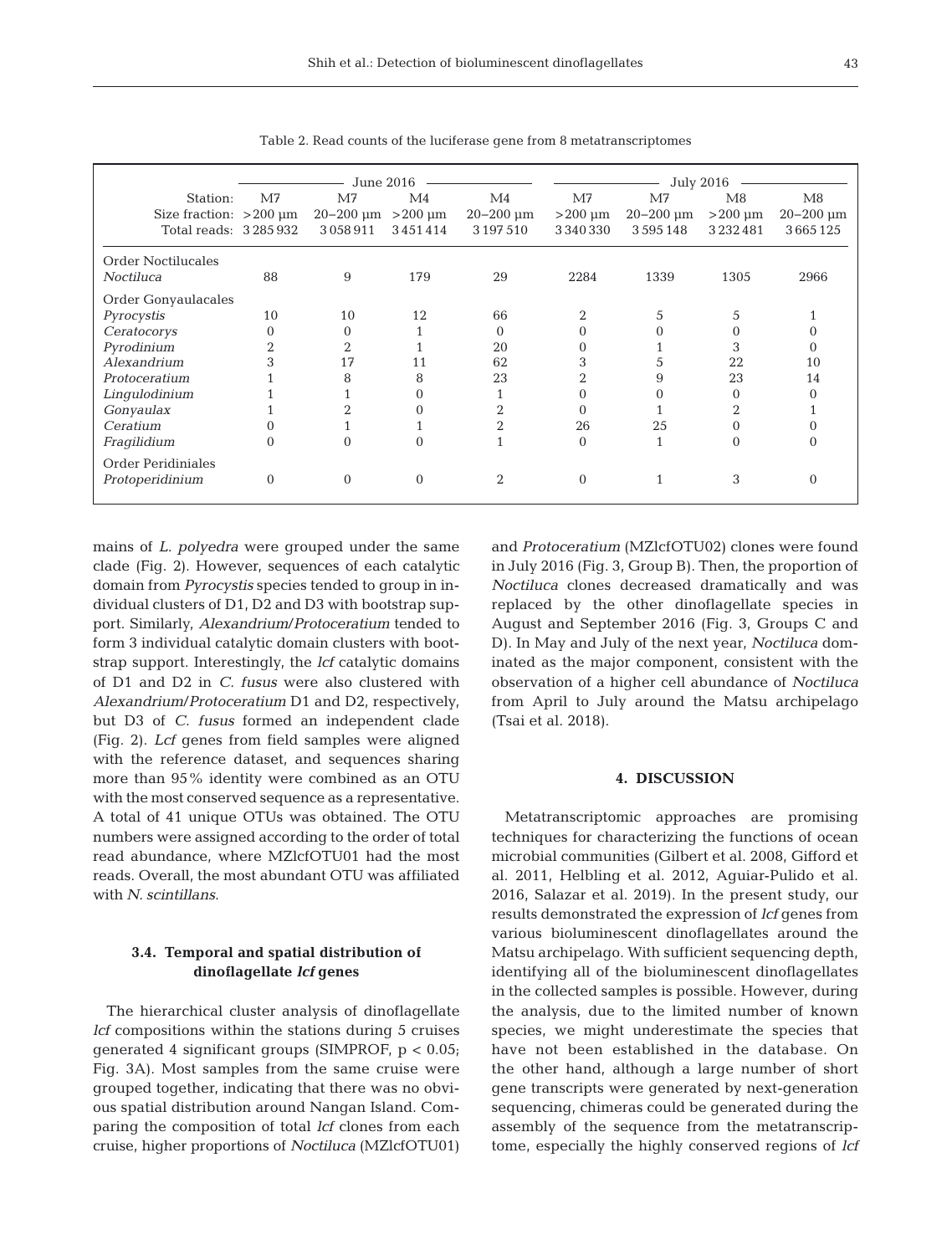

Fig. 2. Phylogenetic tree based on the *lcf* catalytic domains from dinoflagellates. A total of 270 bp aligned positions were analyzed by the maximum likelihood method with 100 bootstrap resamplings. Only significant values (>60%) are shown at internal nodes. The known sequences obtained from GenBank or MMETSP are shown in black type, and the sequences from toxic species are shown in red type. The GenBank accession numbers are shown after the species name, and the sequences from MMETSP are followed by the CAMNT number. Sequences obtained in this study are shown in blue type. The number of sequencing clones grouped to each OTU is shown in parentheses. Scale bar: mean number of nucleotide substitutions per site

catalytic domains among closely related species. These results show that the major problem for the application of metatranscriptomes to ocean eukaryotic communities is still limited by the database of known species.

Comparing the sequences of a functional gene among related species provides clues for the evolution of their functional roles and can also be useful for distinguishing the species. The complete sequences of the *lcf* gene in various dinoflagellates not only would provide information for functional and evolutionary approaches but also could be utilized for taxonomic identification (Baker et al. 2008, Valiadi et al. 2014, Fajardo et al. 2020). In this study, the use of universal primers amplifying all 3 *lcf* catalytic domains increased the credibility for taxonomic identification. For example, all 3 *lcf* catalytic domains of *A. affine* were found to have significant bootstrap support (OTU51, OTU10 and OTU04). With the MMETSP transcriptome data, all catalytic domains of the *lcf* gene in *C. fusus* were also found to have significant bootstrap support (OTU20, OTU15 and OTU16). These results strongly supported that *A. affine* and *C. fusus* should be the bioluminescent dinoflagellate species in Matsu. However, an unknown clade containing 15 OTUs was found to not match any *lcf* gene of known species. This clade was grouped with *Alexandrium/ Protoceratium* clades without bootstrap support in our phylogeny. The placement of this clade in dinoflagellates remains to be further confirmed. We utilized single-cell PCR to amplify multiple genes (Kang et al. 2011) to identify the unknown clade; however, this strategy is useful only for species with clear morphological characteristics, such as *C. fusus* (data not shown). As there was no clear clue for these unknown clades, single-cell PCR might be combined with other sequence labeling methods, such as fluorescence *in situ* hybridization, to target potential cells (Hosoi-Tanabe & Sako 2005, Piwosz et al. 2021).

In this study, our results demonstrated a temporal transition of bioluminescent dinoflagellates around Nangan Island. According to the *lcf* data, *N. scintillans* was the dominant bioluminescent species between May and July, and it was replaced by other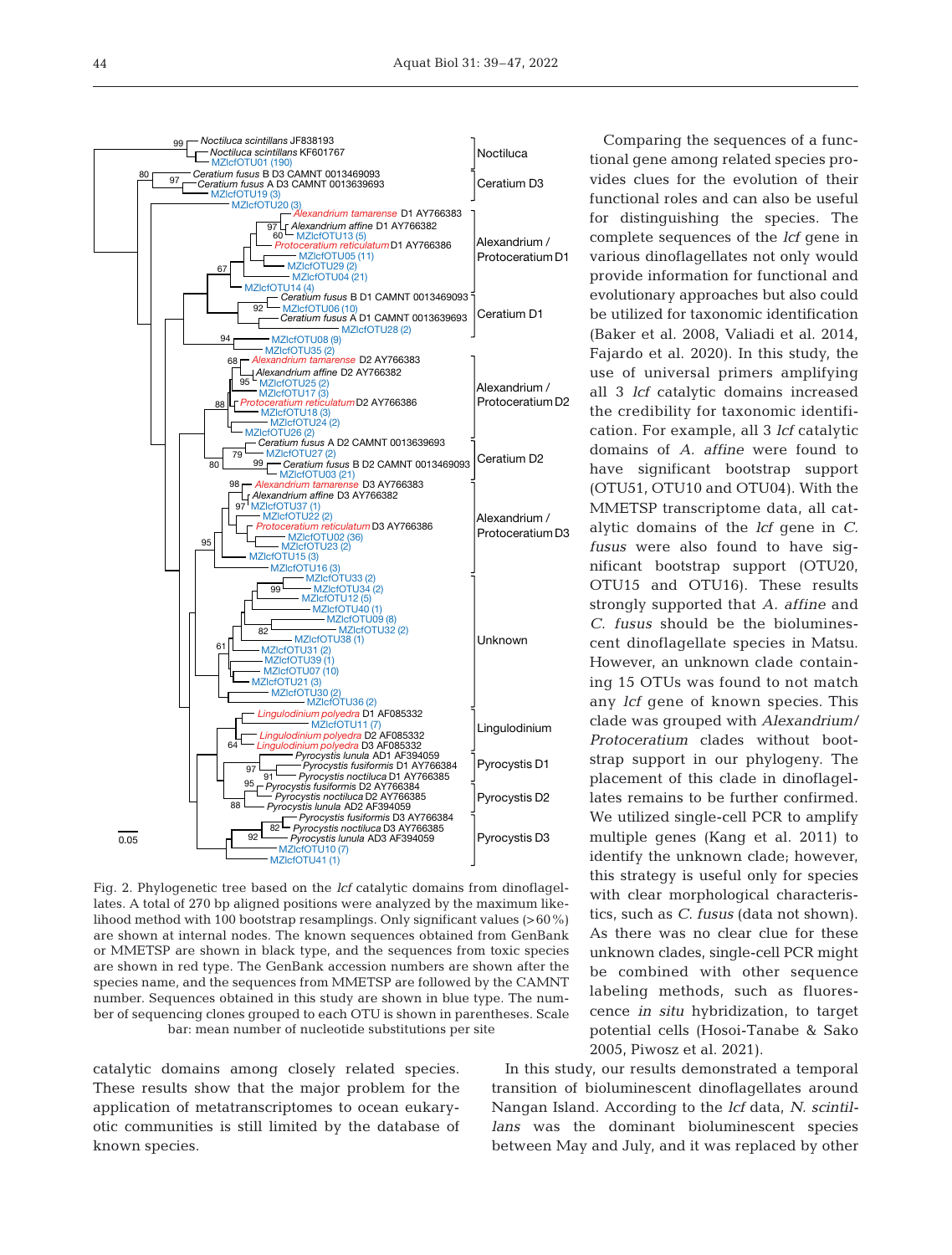

Fig. 3. Comparison of *lcf* clone composition among sampling locations and cruises. (A) Hierarchical cluster analysis of the correlation among stations and cruises based on sequencing clones of *lcf* genes. Red dashed branches indicate no significant differences in grouping by SIMPROF (p < 0.05). (B) Percentage abundance of the major *lcf* OTUs among cruises

bioluminescent dinoflagellates in late summer (August to September). The dominance of *Noctiluca* mainly occurred during the flood season from April to June (Tsai et al. 2018). After the flood season in late summer, *Noctiluca* disappeared. Our results indicated that other bioluminescent dinoflagellates, such as *C. fusus*, existed around Matsu. Among these dinoflagellates, 4 OTUs (MZlcfOTU02, 11, 18 and 23) were grouped close to the toxic species, including *L. polyedrum*, *P. reticulatum* and *Alexandrium tamarense*, with weak bootstrap support (<60%). As

these OTUs shared 93% fewer identities with the toxic clades, they could not be regarded as toxic species. Interestingly, MZlcfOTU11 was affiliated with *Lingulodinium* with weak bootstrap support, and these sequences shared an average of 98% identity to an environmental sequence group (Lp-like Group G3), which dominated the *lcf* sequencing retrieved from the Patagonian Shelf (Valiadi et al. 2014). Although our results indicate the existence of other bioluminescent dinoflagellates around the Matsu archipelago, the current methods used in this study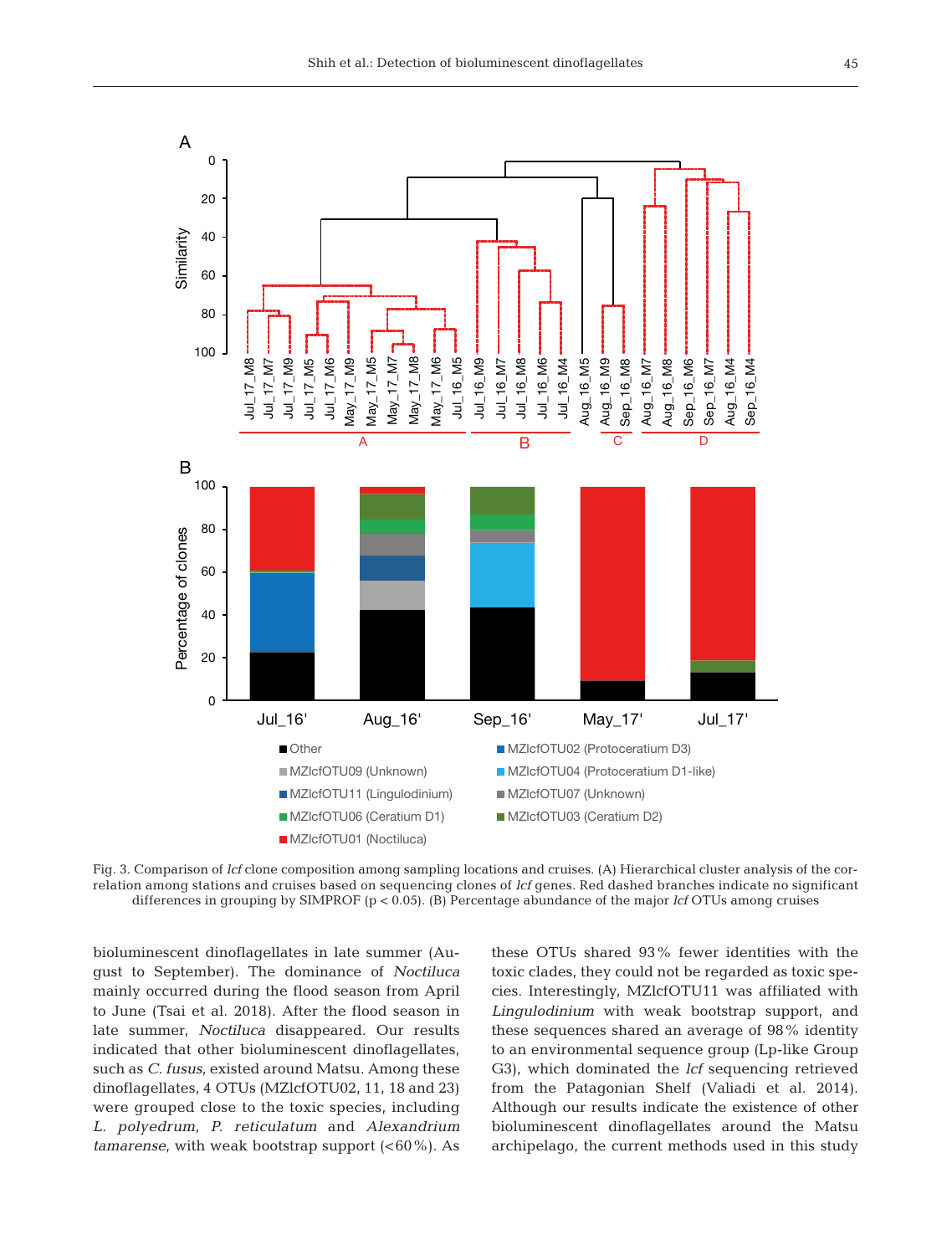are not suitable for quantitative work. Quantitative analysis is still needed to determine the precise abundance of these species to explain the relationship with the phenomenon of 'blue tears' in the summer season.

Acknowledgements. This study was supported by a research grant from the ROC Ministry of Science and Technology (MOST 109-2628-M-019-001-MY4).

## LITERATURE CITED

- [Aguiar-Pulido V, Huang W, Suarez-Ulloa V, Cickovski T,](https://pubmed.ncbi.nlm.nih.gov/27199545)  Mathee K, Narasimhan G (2016) Metagenomics, metatranscriptomics, and metabolomics approaches for microbiome analysis. Evol Bioinform 12:5−16
- [Anderson DM, Burkholder JM, Cochlan WP, Glibert PM and](https://doi.org/10.1016/j.hal.2008.08.017)  others (2008) Harmful algal blooms and eutrophication: examining linkages from selected coastal regions of the United States. Harmful Algae 8: 39−53
- [Baker A, Robbins I, Moline MA, Iglesias-Rodríguez MD](https://doi.org/10.1111/j.1529-8817.2008.00474.x)  (2008) Oligonucleotide primers for the detection of bioluminescent dinoflagellates reveal novel luciferase sequences and information on the molecular evolution of this gene. J Phycol 44: 419−428
	- Clark CG (1992) DNA purification from polysaccharide-rich cells. In:Lee JJ, Soldo AT (ed) Protocols in protozoology. Society of Protozoology, Lawrence, KS, p D-3.1−D-3.2
- [Clarke KR, Somerfield PJ, Gorley RN \(2008\) Testing of null](https://doi.org/10.1016/j.jembe.2008.07.009)  hypotheses in exploratory community analyses: similarity profiles and biota-environmental linkage. J Exp Mar Biol Ecol 366:56-69
	- Clarke DR, Gorley RN (2015) PRIMER v7 user manual/tutorial. PRIMER-E, Plymouth
- [Cusick KD, Widder EA \(2014\) Intensity differences in biolu](https://doi.org/10.5343/bms.2013.1059)minescent dinoflagellates impact foraging efficiency in a nocturnal predator. Bull Mar Sci 90: 797−811
- [Cusick KD, Wilhelm SW, Hargraves PE, Sayler GS \(2016\)](https://doi.org/10.3354/ab00664)  Single-cell PCR of the luciferase conserved catalytic domain reveals a unique cluster in the toxic bioluminescent dinoflagellate *Pyrodinium bahamense*. Aquat Biol 25: 139−150
- [Fajardo C, De Donato M, Rodulfo H, Martinez-Rodriguez G,](https://doi.org/10.3390/ijms21051784)  Costas B, Mancera JM, Fernandez-Acero FJ (2020) New perspectives related to the bioluminescent system in dinoflagellates: *Pyrocystis lunula*, a case study. Int J Mol Sci 21:1784
- [Gifford SM, Sharma SJ, Rinta-Kanto M, Moran MA \(2011\)](https://doi.org/10.1038/ismej.2010.141)  Quantitative analysis of a deeply sequenced marine microbial metatranscriptome. ISME J 5: 461−472
- [Gilbert JA, Field D, Huang Y, Edwards R, Li W, Gilna P,](https://doi.org/10.1371/journal.pone.0003042)  Joint I (2008) Detection of large numbers of novel sequences in the metatranscriptomes of complex marine microbial communities. PLOS ONE 3:e3042
	- Glibert PM, Wilkerson FP, Dugdale RC, Raven JA and others (2016) Pluses and minuses of ammonium and nitrate uptake and assimilation by phytoplankton and implications for productivity and community composition, with emphasis on nitrogen-enriched conditions. Limnol Oceanogr 61: 165−197
	- Gribble KE, Keafer BA, Quilliam MA, Cembella AD, Kulis DM, Manahan A, Anderson DM (2005) Distribution

and toxicity of *Alexandrium ostenfeldii* (Dinophyceae) in the Gulf of Maine, USA. Deep Sea Res II 52: 2745−2763

- [Gong GC, Shiah FK, Liu KK, Wen YH, Liang MH \(2000\)](https://doi.org/10.1016/S0278-4343(99)00079-5)  Spatial and temporal variation of chlorophyll a, primary productivity and chemical hydrography in the southern East China Sea. Cont Shelf Res 20: 411−436
- [Haddock SHD, Moline MA, Case JF \(2010\) Bioluminescence](https://doi.org/10.1146/annurev-marine-120308-081028)  in the Sea. Annu Rev Mar Sci 2: 443−493
- [Hakanen P, Suikkanen S, Franzén J, Franzén H, Kankaan](https://doi.org/10.1016/j.hal.2011.12.002)pää H, Kremp A (2012) Bloom and toxin dynamics of *Alexandrium ostenfeldii* in a shallow embayment at the SW coast of Finland, northern Baltic Sea. Harmful Algae 15: 91−99
- $\mathbb K$ Harrison PJ, Furuya K, Glibert PM, Xu J and others (2011) Geographical distribution of red and green *Noctiluca scintillans*. Chin J Oceanol Limnol 29: 807−831
- [Heisler J, Glibert P, Burkholder J, Anderson D and others](https://doi.org/10.1016/j.hal.2008.08.006)  (2008) Eutrophication and harmful algal blooms: a scientific consensus. Harmful Algae 8:3-13
- [Helbling DE, Ackermann M, Fenner K, Kohler HPE, John](https://doi.org/10.1038/ismej.2011.158)son DR (2012) The activity level of a microbial community function can be predicted from its metatranscriptome. ISME J 6:902-904
- [Hosoi-Tanabe S, Sako Y \(2005\) Rapid detection of natural](https://doi.org/10.1016/j.hal.2004.04.002)  cells of *Alexandrium tamarense* and *A. catenella* (Dinophyceae) by fluorescence *in situ* hybridization. Harmful Algae 4: 319−328
- [Howard MDA, Smith GJ, Kudela RM \(2009\) Phylogenetic](https://doi.org/10.1128/AEM.00818-08)  relationships of yessotoxin-producing dinoflagellates, based on the large subunit and internal transcribed spacer ribosomal DNA domains. Appl Environ Microbiol 75: 54−63
- Kang LK, Wang JF, Chang J (2011) Diversity of phytoplankton nitrate transporter sequences from isolated single cells and mixed samples from the East China Sea and mRNA quantification. Appl Environ Microbiol 77: 122−130
- [Keeling PJ, Burki F, Wilcox HM, Allam B and others \(2014\)](https://doi.org/10.1371/journal.pbio.1001889)  The marine microbial eukaryote transcriptome sequencing project (MMETSP): illuminating the functional diversity of eukaryotic life in the oceans through transcriptome sequencing. PLoS Biol 12:e1001889
- [Ki JS, Jang GY, Han MS \(2004\) Integrated method for sin](https://doi.org/10.1007/s10126-004-1700-x)gle-cell DNA extraction, PCR amplification, and sequencing of ribosomal DNA from harmful dinoflagellate *Cochlodinium polykrikoides* and *Alexandrium catenella*. Mar Biotechnol 6:587-593
- [Landsberg JH, Hall S, Johannessen JN, White KD and oth](https://doi.org/10.1289/ehp.8998)ers (2006) Saxitoxin puffer fish poisoning in the United States, with the first report of *Pyrodinium bahamense* as the putative toxin source. Environ Health Perspect 114: 1502−1507
- [Le Tortorec AH, Hakanen P, Kremp A, Olsson J, Suikkanen](https://doi.org/10.1093/plankt/fbt116)  S, Simis SGH (2014) Stimulated bioluminescence as an early indicator of bloom development of the toxic dinoflagellate *Alexandrium ostenfeldii*. J Plankton Res 36: 412−423
- [Le Tortorec AH, Tahvanainen P, Kremp A, Simis SGH \(2016\)](https://doi.org/10.1080/09670262.2016.1160441)  Diversity of luciferase sequences and bioluminescence production in Baltic Sea *Alexandrium ostenfeldii*. Eur J Phycol 51:317-327
- [Li L, Hastings JW \(1998\) The structure and organization of](https://doi.org/10.1023/A%3A1005941421474)  the luciferase gene in the photosynthetic dinoflagellate *Gonyaulax polyedra*. Plant Mol Biol 36: 275−284